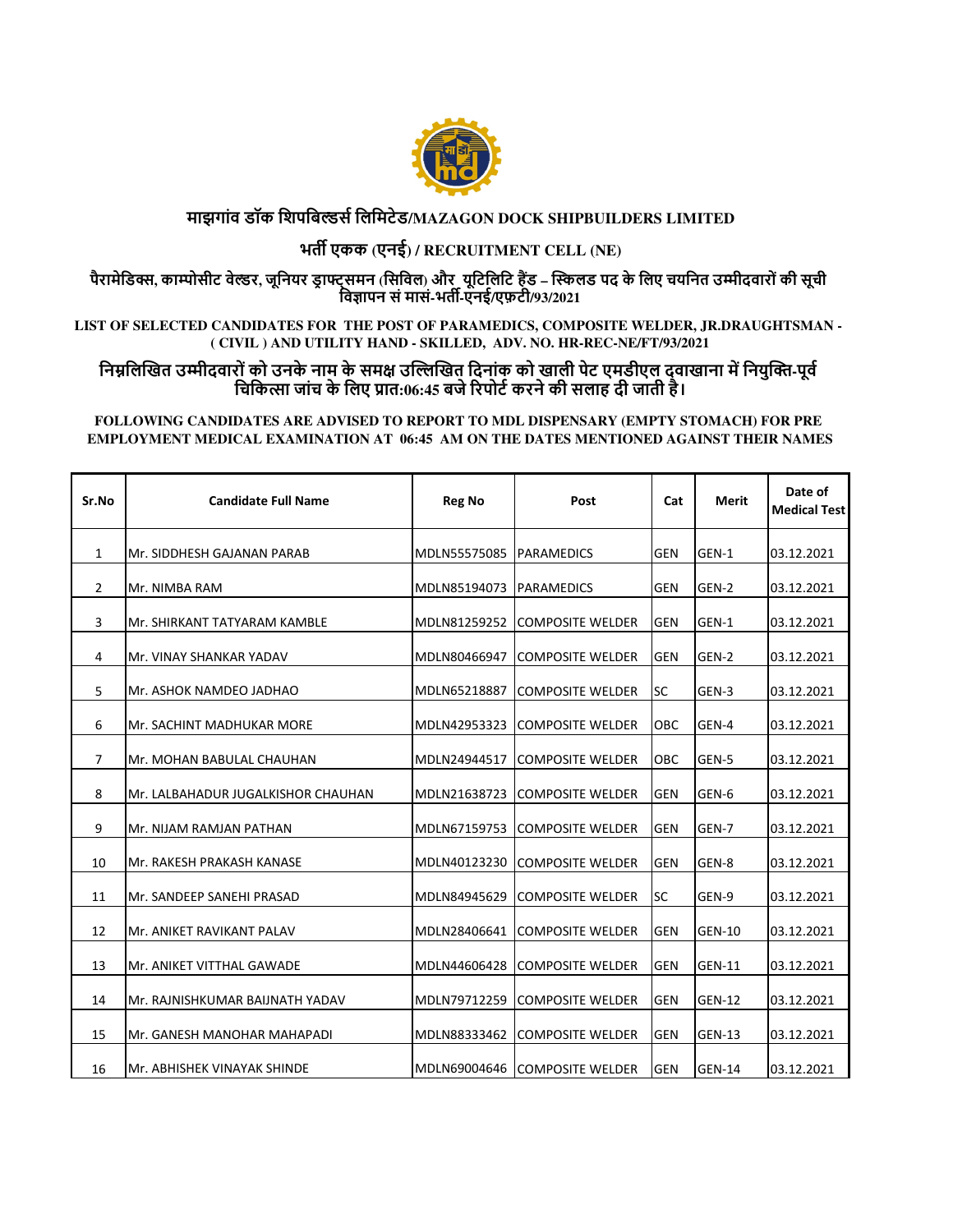| Sr.No | <b>Candidate Full Name</b>        | <b>Reg No</b> | Post                                  |            | Merit         | Date of<br><b>Medical Test</b> |
|-------|-----------------------------------|---------------|---------------------------------------|------------|---------------|--------------------------------|
| 17    | Mr. TUSHAR VITTHAL BHOR           | MDLN33118004  | <b>GEN</b><br><b>COMPOSITE WELDER</b> |            | <b>GEN-15</b> | 03.12.2021                     |
| 18    | Mr. BHOOPENDRA KUMAR SRIVASTAV    | MDLN29233507  | <b>COMPOSITE WELDER</b><br>GEN        |            | <b>GEN-16</b> | 03.12.2021                     |
| 19    | Mr. PRANAV RAMDAS BANDKAR         | MDLN84835363  | <b>GEN</b><br><b>COMPOSITE WELDER</b> |            | GEN-17        | 03.12.2021                     |
| 20    | Mr. MACHHINDRA BHAGWAT GONDKAR    | MDLN69042932  | <b>COMPOSITE WELDER</b>               | GEN        | GEN-18        | 03.12.2021                     |
| 21    | Mr. MAROTI IRABA KARNE            | MDLN52453822  | <b>COMPOSITE WELDER</b>               | GEN        | GEN-19        | 03.12.2021                     |
| 22    | Mr. AKHILESH SHIVNATH VISHWAKARMA | MDLN17849985  | <b>COMPOSITE WELDER</b>               | <b>GEN</b> | <b>GEN-20</b> | 03.12.2021                     |
| 23    | Mr. PRAVIN MOHAN PANMAND          | MDLN98285559  | <b>COMPOSITE WELDER</b>               | <b>GEN</b> | <b>GEN-21</b> | 03.12.2021                     |
| 24    | Mr. RAHUL GUNVANTRAO DESHMUKH     | MDLN93097238  | <b>COMPOSITE WELDER</b>               | <b>GEN</b> | <b>GEN-22</b> | 03.12.2021                     |
| 25    | Mr. PRASHANT DHONDIBA REDEKAR     | MDLN48896390  | <b>COMPOSITE WELDER</b>               | <b>GEN</b> | GEN-23        | 03.12.2021                     |
| 26    | Mr. RANJIT VISHWAS NIKAM          | MDLN46513616  | <b>COMPOSITE WELDER</b>               | GEN        | <b>GEN-24</b> | 03.12.2021                     |
| 27    | Mr. PRAVIN RAJARAM PATIL          | MDLN56862078  | <b>COMPOSITE WELDER</b>               | <b>GEN</b> | <b>GEN-25</b> | 03.12.2021                     |
| 28    | Mr. GANESH SURESH POL             | MDLN51214677  | <b>COMPOSITE WELDER</b>               | GEN        | GEN-26        | 03.12.2021                     |
| 29    | Mr. AVINASH RAMESH MHATRE         | MDLN41292038  | <b>COMPOSITE WELDER</b>               | GEN        | <b>GEN-27</b> | 03.12.2021                     |
| 30    | Mr. PANKAJ LALSING BABAR          | MDLN36735709  | <b>COMPOSITE WELDER</b>               | <b>GEN</b> | <b>GEN-28</b> | 03.12.2021                     |
| 31    | Mr. NARESH VASANT PATIL           | MDLN21416503  | <b>COMPOSITE WELDER</b>               | <b>GEN</b> | <b>GEN-29</b> | 03.12.2021                     |
| 32    | Mr. MANOJ SHIVNATH KAHAR          | MDLN75629878  | <b>COMPOSITE WELDER</b>               | GEN        | GEN-30        | 03.12.2021                     |
| 33    | Mr. AJAYDEEP DAYASHANKAR GUPTA    | MDLN66117424  | <b>COMPOSITE WELDER</b>               | GEN        | GEN-31        | 03.12.2021                     |
| 34    | Mr. GANESH DNYANDEO GHARGE        | MDLN24264517  | <b>COMPOSITE WELDER</b>               | GEN        | <b>GEN-32</b> | 03.12.2021                     |
| 35    | Mr. GUNDU SAKHARAM NAIK           | MDLN38940817  | COMPOSITE WELDER                      | <b>GEN</b> | <b>GEN-33</b> | 03.12.2021                     |
| 36    | Mr. NILESH NATHAJI PATIL          | MDLN40467878  | <b>COMPOSITE WELDER</b>               | GEN        | <b>GEN-34</b> | 03.12.2021                     |
| 37    | Mr. PRADIP RAMDAS KOKANE          | MDLN98562314  | <b>COMPOSITE WELDER</b>               | GEN        | <b>GEN-35</b> | 03.12.2021                     |
| 38    | Mr. SATYAVIJAY VITTHAL NATLEKAR   | MDLN24843949  | <b>COMPOSITE WELDER</b>               | <b>GEN</b> | <b>GEN-36</b> | 03.12.2021                     |
| 39    | Mr. PRASAD MAHENDRA PAWAR         | MDLN90284174  | <b>COMPOSITE WELDER</b>               | <b>GEN</b> | <b>GEN-37</b> | 03.12.2021                     |
| 40    | Mr. SWAPAN RADHESHYAM MAITI       | MDLN20428686  | <b>COMPOSITE WELDER</b>               | <b>GEN</b> | <b>GEN-38</b> | 03.12.2021                     |
| 41    | Mr. RAJESH DAHYALAL PANCHAL       | MDLN69083383  | <b>COMPOSITE WELDER</b>               | <b>GEN</b> | <b>GEN-39</b> | 03.12.2021                     |
| 42    | Mr. ABHIJIT ARUN DESAI            | MDLN77547557  | <b>COMPOSITE WELDER</b>               | GEN        | <b>GEN-40</b> | 03.12.2021                     |
| 43    | Mr. GANESH MOHAN DHOPTE           |               | MDLN67215483 COMPOSITE WELDER         | GEN        | GEN-41        | 03.12.2021                     |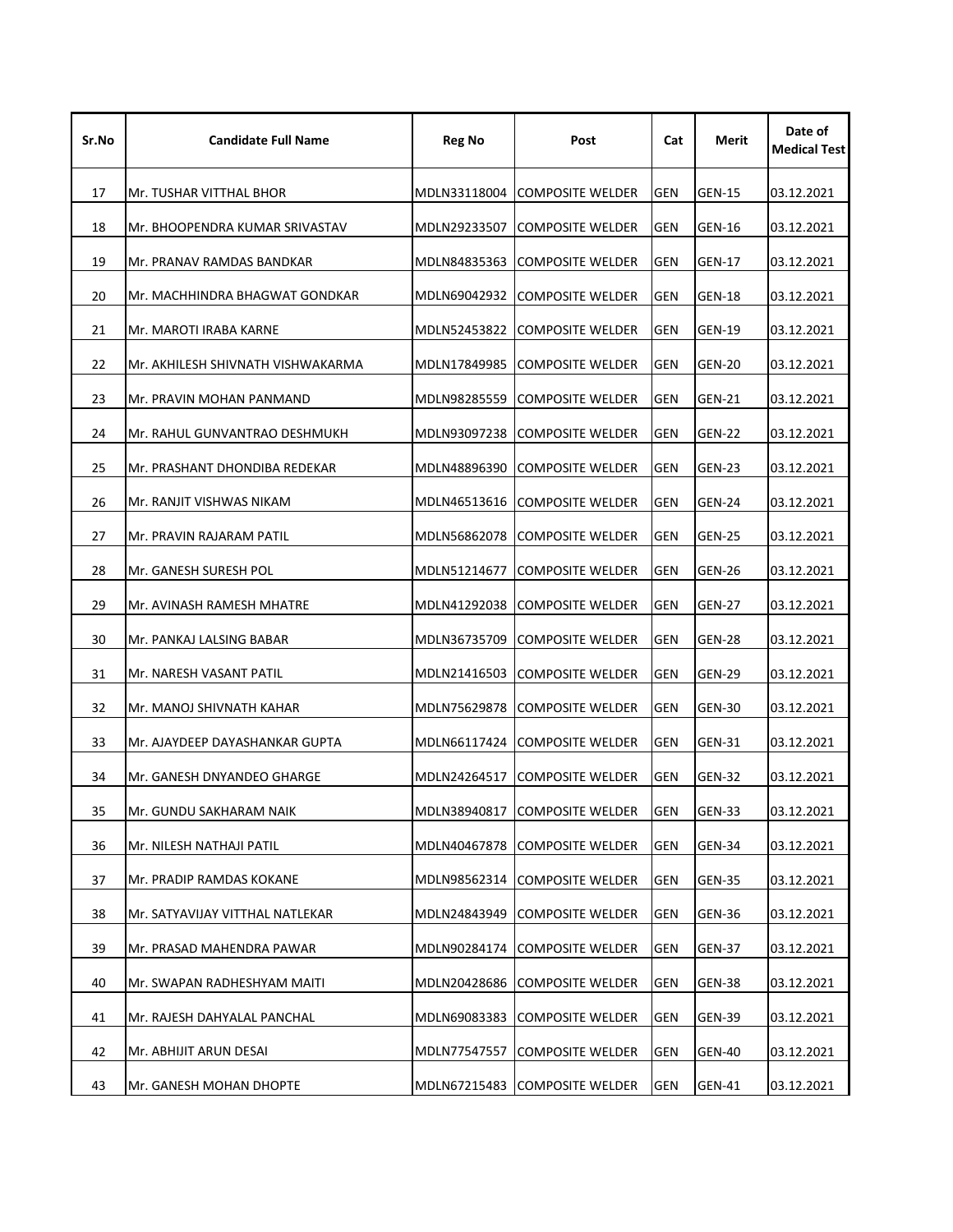| Sr.No | <b>Candidate Full Name</b>       | <b>Reg No</b><br>Post |                                       | Cat        | Merit         | Date of<br><b>Medical Test</b> |
|-------|----------------------------------|-----------------------|---------------------------------------|------------|---------------|--------------------------------|
| 44    | Mr. MUJEEB MAJID KHAN            | MDLN60746744          | <b>COMPOSITE WELDER</b><br>GEN        |            | <b>GEN-42</b> | 03.12.2021                     |
| 45    | Mr. RAMBRIKSH JHINAK YADAV       | MDLN96408341          | <b>COMPOSITE WELDER</b>               | GEN        | <b>GEN-43</b> | 03.12.2021                     |
| 46    | Mr. DATTATRAYA SANDIPAN HAJARE   | MDLN45322920          | <b>GEN</b><br><b>COMPOSITE WELDER</b> |            | GEN-44        | 04.12.2021                     |
| 47    | Mr. JAYVANT PRAKASH YADAV        | MDLN27139662          | <b>COMPOSITE WELDER</b>               | GEN        | <b>GEN-45</b> | 04.12.2021                     |
| 48    | Mr. DIPAK BALIRAM TAYDE          | MDLN11979268          | <b>COMPOSITE WELDER</b>               | GEN        | GEN-46        | 04.12.2021                     |
| 49    | Mr. SACHIN BANDA MORASKAR        | MDLN17605879          | <b>COMPOSITE WELDER</b>               | <b>GEN</b> | <b>GEN-47</b> | 04.12.2021                     |
| 50    | Mr. EJAJ JAMALUDDIN KHAN         | MDLN66398039          | <b>COMPOSITE WELDER</b>               | <b>GEN</b> | <b>GEN-48</b> | 04.12.2021                     |
| 51    | Mr. SAGAR PANDURANG CHAVAN       | MDLN39045359          | <b>COMPOSITE WELDER</b>               | GEN        | GEN-49        | 04.12.2021                     |
| 52    | Mr. AJIT PANDURANG DALAVI        | MDLN27195666          | <b>COMPOSITE WELDER</b>               | <b>GEN</b> | GEN-50        | 04.12.2021                     |
| 53    | Mr. VIKAS MAHADEV KHAMKAR        | MDLN57077478          | <b>COMPOSITE WELDER</b>               | <b>GEN</b> | <b>GEN-51</b> | 04.12.2021                     |
| 54    | Mr. SITARAM TUKARAM BHOSALE      | MDLN85168136          | <b>COMPOSITE WELDER</b>               | GEN        | <b>GEN-52</b> | 04.12.2021                     |
| 55    | Mr. MANGLAPRASAD MOHANLAL GUPTA  | MDLN17861924          | <b>COMPOSITE WELDER</b>               | GEN        | <b>GEN-53</b> | 04.12.2021                     |
| 56    | Mr. MOHAMMED YUSUF LOHAR         | MDLN24771227          | <b>COMPOSITE WELDER</b>               | <b>GEN</b> | <b>GEN-54</b> | 04.12.2021                     |
| 57    | Mr. SANKET SURESH ANGANE         | MDLN66619170          | <b>COMPOSITE WELDER</b>               | <b>GEN</b> | <b>GEN-55</b> | 04.12.2021                     |
| 58    | Mr. AJIT ANANT PATIL             | MDLN31710824          | <b>COMPOSITE WELDER</b>               | <b>GEN</b> | GEN-56        | 04.12.2021                     |
| 59    | Mr. NITIN SURENDRA KORHALE       | MDLN77568465          | <b>COMPOSITE WELDER</b>               | <b>GEN</b> | <b>GEN-57</b> | 04.12.2021                     |
| 60    | Mr. ARAVIND BHAGWAN KHAMKAR      | MDLN10839455          | <b>COMPOSITE WELDER</b>               | <b>GEN</b> | <b>GEN-58</b> | 04.12.2021                     |
| 61    | Mr. SHERKHAN KARIM SANDE         | MDLN18467751          | COMPOSITE WELDER                      | GEN        | <b>GEN-59</b> | 04.12.2021                     |
| 62    | Mr. JAYESH BHARAT LONDHE         | MDLN74362598          | <b>COMPOSITE WELDER</b>               | GEN        | GEN-60        | 04.12.2021                     |
| 63    | Mr. GHANSHYAM RAMESH PALAV       | MDLN98241786          | <b>COMPOSITE WELDER</b>               | <b>GEN</b> | GEN-61        | 04.12.2021                     |
| 64    | Mr. AARIF MAHEBUB SHAIKH         | MDLN72727893          | <b>COMPOSITE WELDER</b>               | <b>GEN</b> | GEN-62        | 04.12.2021                     |
| 65    | Mr. NILESH YASHWANT LAD          | MDLN67904105          | <b>COMPOSITE WELDER</b>               | GEN        | GEN-63        | 04.12.2021                     |
| 66    | Mr. SHAHNAWAZ FAYAJUDDIN INAMDAR | MDLN76344439          | <b>COMPOSITE WELDER</b>               | <b>GEN</b> | <b>GEN-64</b> | 04.12.2021                     |
| 67    | Mr. ANMOL SHRIKRUSHNA GUHE       | MDLN27524413          | <b>COMPOSITE WELDER</b>               | <b>GEN</b> | <b>GEN-65</b> | 04.12.2021                     |
| 68    | Mr. PRATAP DHANAJI PATIL         | MDLN84697057          | <b>COMPOSITE WELDER</b>               | <b>GEN</b> | <b>GEN-66</b> | 04.12.2021                     |
| 69    | Mr. KIRAN VASANT TONDALE         | MDLN12983661          | <b>COMPOSITE WELDER</b>               | GEN        | GEN-67        | 04.12.2021                     |
| 70    | Mr. NILESH ROHIDAS KOKANE        | MDLN11291625          | COMPOSITE WELDER                      | GEN        | <b>GEN-68</b> | 04.12.2021                     |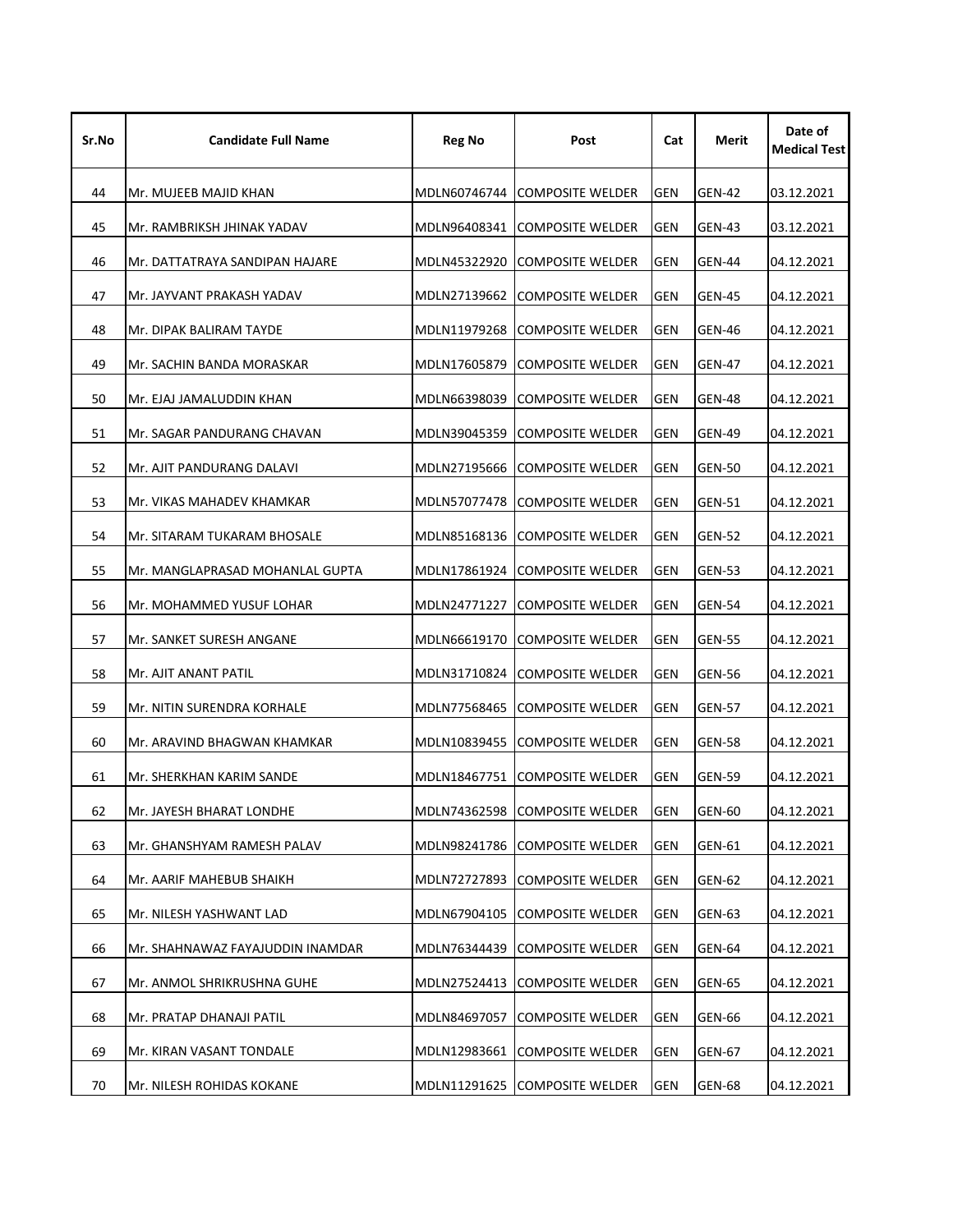| Sr.No | <b>Candidate Full Name</b>       | <b>Reg No</b> | Post                           | Cat        | Merit  | Date of<br><b>Medical Test</b> |
|-------|----------------------------------|---------------|--------------------------------|------------|--------|--------------------------------|
| 71    | Mr. KAMALAKAR BALU BHOIR         | MDLN43789976  | <b>COMPOSITE WELDER</b>        | ST         | $ST-1$ | 04.12.2021                     |
| 72    | Mr. SAMU RAMJI KADU              | MDLN78194244  | <b>COMPOSITE WELDER</b>        | ST         | $ST-2$ | 04.12.2021                     |
| 73    | Mr. SUNIL GOPINATH DAGALE        | MDLN34891476  | <b>COMPOSITE WELDER</b><br>ST  |            | $ST-3$ | 04.12.2021                     |
| 74    | Mr. ASHOK KRUSHNA KURKUTE        | MDLN53790494  | <b>COMPOSITE WELDER</b>        | ST         | $ST-4$ | 04.12.2021                     |
| 75    | Mr. ROSHAN GANGARAM BAIKAR       | MDLN69417755  | <b>COMPOSITE WELDER</b><br>OBC |            | OBC-1  | 04.12.2021                     |
| 76    | Mr. VIJENDRA UTTAM GAVIT         | MDLN47108895  | <b>COMPOSITE WELDER</b>        | ST         | $ST-5$ | 04.12.2021                     |
| 77    | Mr. JAYESH JAYWANT MANDADKAR     | MDLN36767062  | <b>COMPOSITE WELDER</b>        | OBC        | OBC-2  | 04.12.2021                     |
| 78    | Mr. VIPUL PRABHAKAR TANDEL       | MDLN42131543  | <b>COMPOSITE WELDER</b>        | OBC        | OBC-3  | 04.12.2021                     |
| 79    | Mr. RUPESH RAMESH MORE           | MDLN88026059  | <b>COMPOSITE WELDER</b>        | OBC        | OBC-4  | 04.12.2021                     |
| 80    | Mr. RAHUL KRIPASHANKAR MISHRA    | MDLN53873740  | <b>COMPOSITE WELDER</b>        | EWS        | EWS-1  | 04.12.2021                     |
| 81    | Mr. RAVINDRA DHANYA RATHOD       | MDLN42311993  | <b>COMPOSITE WELDER</b>        | ST         | $ST-6$ | 04.12.2021                     |
| 82    | Mr. PRASHANT LAXMAN ROKADE       | MDLN41399823  | <b>COMPOSITE WELDER</b>        | SC         | $SC-1$ | 04.12.2021                     |
| 83    | Mr. BHUSHAN DATTARAM KADAM       | MDLN83586222  | <b>COMPOSITE WELDER</b>        | lsc        | $SC-2$ | 04.12.2021                     |
| 84    | Mr. AVINASH ANANT MEHER          | MDLN42756320  | <b>COMPOSITE WELDER</b>        | OBC        | OBC-5  | 04.12.2021                     |
| 85    | Mr. MANOHAR BHIKA VISAVE         | MDLN41581963  | <b>COMPOSITE WELDER</b>        | SC         | $SC-3$ | 04.12.2021                     |
| 86    | Mr. PRADIP VASANT GHANWAT        | MDLN90454912  | <b>COMPOSITE WELDER</b>        | OBC        | OBC-6  | 04.12.2021                     |
| 87    | Mr. NANDESH MARUTI GAIKWAD       | MDLN21613128  | <b>COMPOSITE WELDER</b>        | lsc        | $SC-4$ | 04.12.2021                     |
| 88    | Mr. VINOD KRISHNA BHATKAR        | MDLN36592827  | <b>COMPOSITE WELDER</b>        | OBC        | OBC-7  | 04.12.2021                     |
| 89    | Mr. JITESH RAJARAM PATIL         | MDLN85489890  | <b>COMPOSITE WELDER</b>        | OBC        | OBC-8  | 04.12.2021                     |
| 90    | Mr. PRAVIN ANANDA PATIL          | MDLN43766059  | <b>COMPOSITE WELDER</b>        | EWS        | EWS-2  | 04.12.2021                     |
| 91    | Mr. RAKESH JAGANNATH TANDEL      | MDLN14905109  | <b>COMPOSITE WELDER</b>        | <b>OBC</b> | OBC-9  | 06.12.2021                     |
| 92    | Mr. RUPESH DATTATRAY DHALAPE     | MDLN29824778  | <b>COMPOSITE WELDER</b>        | OBC        | OBC-10 | 06.12.2021                     |
| 93    | Mr. GHANASHYAM VISHWAS MARCHANDE | MDLN59098048  | <b>COMPOSITE WELDER</b>        | <b>SC</b>  | $SC-5$ | 06.12.2021                     |
| 94    | Mr. GANESH SHANKAR SALUNKHE      | MDLN10607138  | <b>COMPOSITE WELDER</b>        | EWS        | EWS-3  | 06.12.2021                     |
| 95    | Mr. AMAR YASHAVANT BHOR          | MDLN58629244  | <b>COMPOSITE WELDER</b>        | EWS        | EWS-4  | 06.12.2021                     |
| 96    | Mr. SUHAS VILAS KAMBLE           | MDLN78217897  | <b>COMPOSITE WELDER</b>        | lSC.       | $SC-6$ | 06.12.2021                     |
| 97    | Mr. NITIN SUBHASH CHIVELKAR      |               | MDLN64005103 COMPOSITE WELDER  | <b>OBC</b> | OBC-11 | 06.12.2021                     |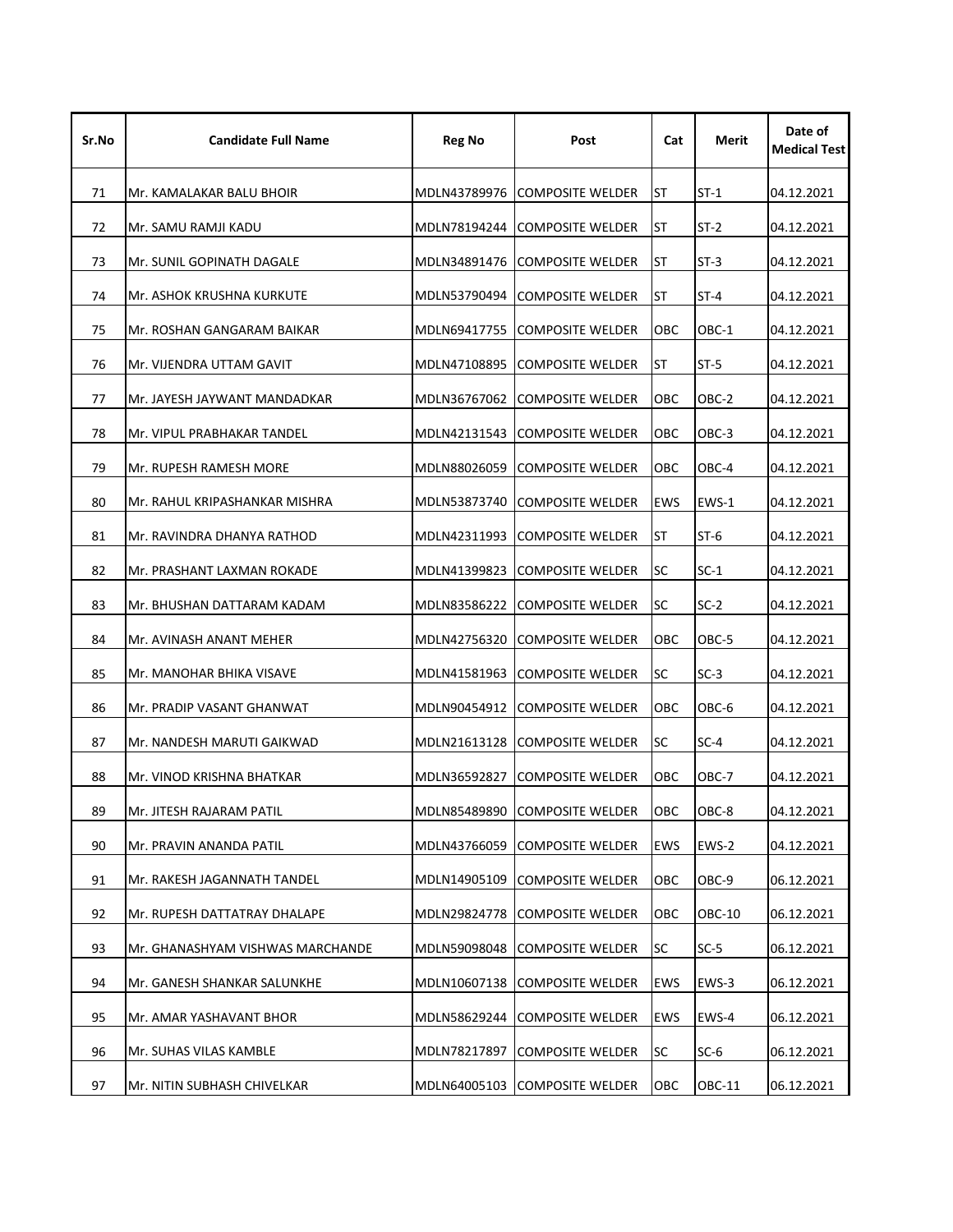| Sr.No | <b>Candidate Full Name</b>     | <b>Reg No</b> | Post                          |            | Merit         | Date of<br><b>Medical Test</b> |
|-------|--------------------------------|---------------|-------------------------------|------------|---------------|--------------------------------|
| 98    | Mr. VISHAL PRABHAKAR JADHAV    | MDLN14921720  | <b>COMPOSITE WELDER</b>       | <b>EWS</b> | EWS-5         | 06.12.2021                     |
| 99    | Mr. VISHWAJIT RAMASHRAY SINGH  | MDLN27155914  | <b>COMPOSITE WELDER</b>       | <b>EWS</b> | EWS-6         | 06.12.2021                     |
| 100   | Mr. SATISH EKNATH KAMBLE       | MDLN85557063  | <b>COMPOSITE WELDER</b>       | <b>SC</b>  | SC-7          | 06.12.2021                     |
| 101   | Mr. SACHIN HARISHCHANDRA KHOT  | MDLN13387692  | <b>COMPOSITE WELDER</b>       | OBC        | OBC-12        | 06.12.2021                     |
| 102   | Mr. SOHAM ZALUBHAI GAVIT       | MDLN54276443  | <b>COMPOSITE WELDER</b><br>ST |            | ST-7          | 06.12.2021                     |
| 103   | Mr. MITESH MAHESH SHIVALKAR    | MDLN70130790  | <b>COMPOSITE WELDER</b>       | ОВС        | OBC-13        | 06.12.2021                     |
| 104   | Mr. RAVINDRA WAMAN KASBE       | MDLN70868984  | <b>COMPOSITE WELDER</b>       | <b>SC</b>  | $SC-8$        | 06.12.2021                     |
| 105   | Mr. DHANAJI JAYRAM PATIL       | MDLN83794192  | <b>COMPOSITE WELDER</b>       | OBC        | OBC-14        | 06.12.2021                     |
| 106   | Mr. AKASH HANUMANT PAWAR       | MDLN85904627  | <b>COMPOSITE WELDER</b>       | OBC        | <b>OBC-15</b> | 06.12.2021                     |
| 107   | Mr. MAHENDRA BHAU NICHITE      | MDLN39748479  | <b>COMPOSITE WELDER</b>       | OBC        | OBC-16        | 06.12.2021                     |
| 108   | Mrs. ANIL HARI BHOIR           | MDLN94260671  | <b>COMPOSITE WELDER</b>       | OBC        | OBC-17        | 06.12.2021                     |
| 109   | Mr. JAGAN PUNAJI MOHARE        | MDLN63108928  | <b>COMPOSITE WELDER</b>       | ST         | ST-8          | 06.12.2021                     |
| 110   | Mr. NAVNATH MARUTI CHIMANE     | MDLN19311117  | <b>COMPOSITE WELDER</b>       | SC         | $SC-9$        | 06.12.2021                     |
| 111   | Mr. BHARAT SHIVARAM CHAUDHARI  | MDLN53840477  | <b>COMPOSITE WELDER</b>       | OBC        | OBC-18        | 06.12.2021                     |
| 112   | Mr. MAYURESH DEEPAK BANDRE     | MDLN64536658  | <b>COMPOSITE WELDER</b>       | OBC        | <b>OBC-19</b> | 06.12.2021                     |
| 113   | Mr. ABHIJIT RAVINDRA SATVILKAR | MDLN87516284  | <b>COMPOSITE WELDER</b>       |            | <b>OBC-20</b> | 06.12.2021                     |
| 114   | Mr. AMARISH GANESH MHATRE      | MDLN24801748  | <b>COMPOSITE WELDER</b>       | OBC        | OBC-21        | 06.12.2021                     |
| 115   | Mr. AJAY JAGANNATH DHURI       | MDLN52063104  | <b>COMPOSITE WELDER</b>       | OBC        | <b>OBC-22</b> | 06.12.2021                     |
| 116   | Mr. SAGAR PRAKASH JADHAV       | MDLN23841547  | <b>COMPOSITE WELDER</b>       | EWS        | EWS-7         | 06.12.2021                     |
| 117   | Mr. MANGESH DATTATRAY BANGAR   | MDLN29589867  | <b>COMPOSITE WELDER</b>       | EWS        | EWS-8         | 06.12.2021                     |
| 118   | Mr. VINAYAK TUKARAM PATIL      | MDLN48498706  | <b>COMPOSITE WELDER</b>       | OBC        | <b>OBC-23</b> | 06.12.2021                     |
| 119   | Mr. PRADIP SAHADEV CHOUGULE    | MDLN14174404  | <b>COMPOSITE WELDER</b>       | EWS        | EWS-9         | 06.12.2021                     |
| 120   | Mr. JAYESH KUMAR DHANMEHER     | MDLN53534347  | <b>COMPOSITE WELDER</b>       | OBC        | <b>OBC-24</b> | 06.12.2021                     |
| 121   | Mr. KAUSHIK ASHOK WALAVALKAR   | MDLN21170732  | <b>COMPOSITE WELDER</b>       | OBC        | <b>OBC-25</b> | 06.12.2021                     |
| 122   | Mr. BHAVESH ANANT PATIL        | MDLN20151194  | <b>COMPOSITE WELDER</b>       | OBC        | OBC-26        | 06.12.2021                     |
| 123   | Mr. ADITYA SIKANDAR MHATRE     | MDLN94994786  | <b>COMPOSITE WELDER</b>       | OBC        | <b>OBC-27</b> | 06.12.2021                     |
| 124   | Mr. ANIL BHIMSINGH RATHOD      | MDLN62596260  | COMPOSITE WELDER              | OBC        | OBC-28        | 06.12.2021                     |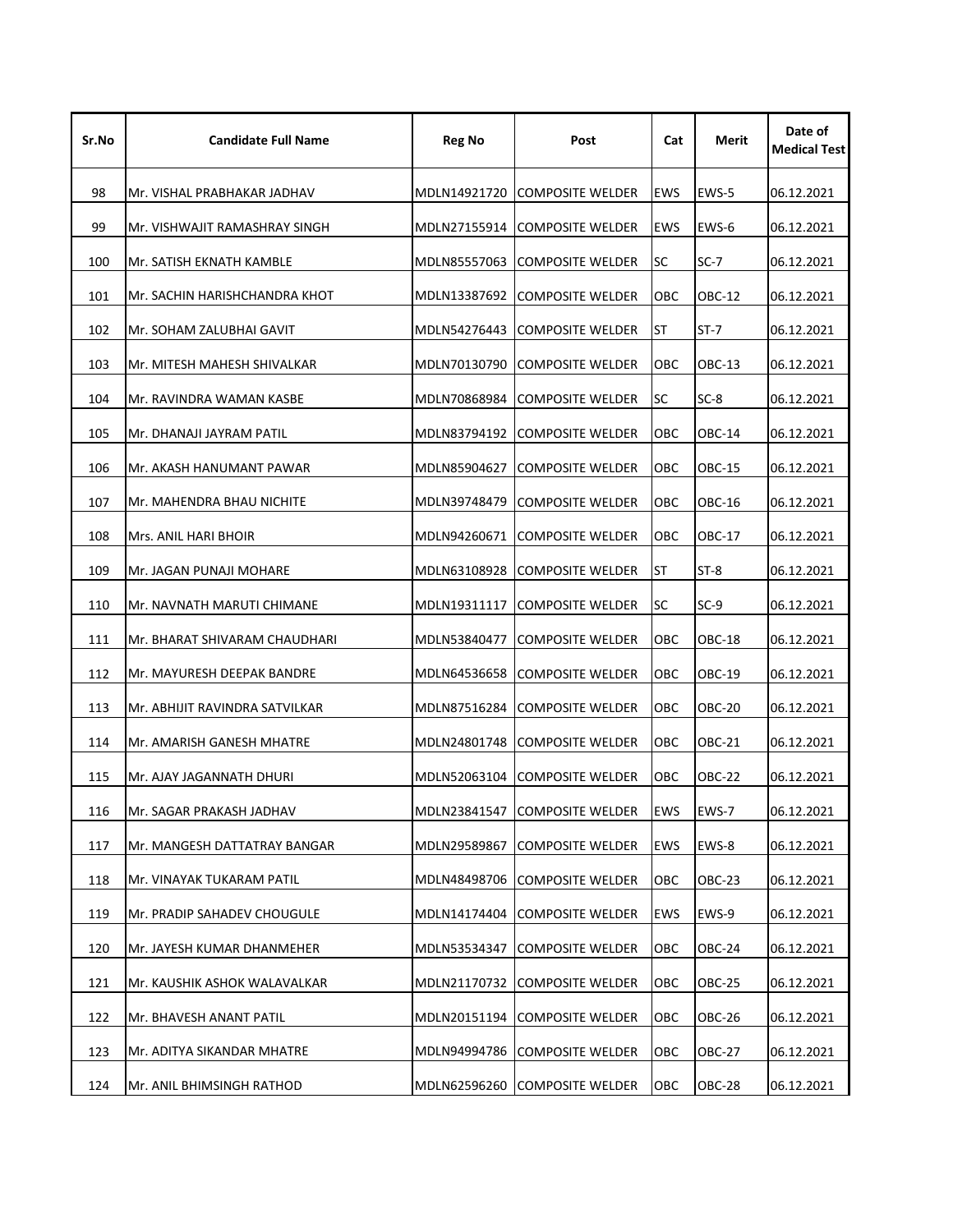| Sr.No | <b>Candidate Full Name</b>     | Reg No               | Post                                        | Cat        | Merit         | Date of<br><b>Medical Test</b> |
|-------|--------------------------------|----------------------|---------------------------------------------|------------|---------------|--------------------------------|
| 125   | Mr. RUPESH NARAYAN MHATRE      | MDLN99618087         | <b>COMPOSITE WELDER</b>                     | OBC        | <b>OBC-29</b> | 06.12.2021                     |
| 126   | Mr. VAIBHAV VISHNU PATIL       | MDLN56913284         | <b>COMPOSITE WELDER</b><br>ОВС              |            | <b>OBC-30</b> | 06.12.2021                     |
| 127   | Mr. VILAS KRISHNA DOKPHODE     | MDLN13215635         | <b>COMPOSITE WELDER</b>                     | ST         | $ST-9$        | 06.12.2021                     |
| 128   | Mr. PRATIK ANIL TAMORE         | MDLN25744379         | OBC<br><b>COMPOSITE WELDER</b>              |            | OBC-31        | 06.12.2021                     |
| 129   | Mr. GANPAT POPAT PAWADE        | MDLN23556560         | <b>COMPOSITE WELDER</b>                     | <b>ST</b>  | ST-10         | 06.12.2021                     |
| 130   | Mr. DINESH MAHADEO DEOKAR      | MDLN95976241         | <b>COMPOSITE WELDER</b>                     | EWS        | <b>EWS-10</b> | 06.12.2021                     |
| 131   | Mr. SANDIP VASANT GIRANE       | MDLN62026658         | <b>COMPOSITE WELDER</b>                     | ST         | $ST-11$       | 06.12.2021                     |
| 132   | Mr. BHAVESH BHAGWAN SHINDE     | MDLN52011435         | <b>COMPOSITE WELDER</b><br>JR. DRAUGHTSMAN- | <b>EWS</b> | <b>EWS-11</b> | 06.12.2021                     |
| 133   | Mr. ROHAN BADRINATH RATHOD     | MDLN39736956         | <b>CIVIL</b><br><b>UTILITY HAND -</b>       | <b>GEN</b> | GEN-1         | 06.12.2021                     |
| 134   | Mr. JALIL GULAM HAJU           | MDLN76922396         | <b>SKILLED</b><br><b>UTILITY HAND -</b>     | <b>GEN</b> | GEN-1         | 06.12.2021                     |
| 135   | Mr. MALHARI DHONDIRAM WAGHMODE | MDLN14547053         | <b>SKILLED</b><br><b>UTILITY HAND -</b>     | <b>GEN</b> | GEN-2         | 06.12.2021                     |
| 136   | Mr. SAMIR BABAN PARAB          | MDLN27276444         | <b>SKILLED</b><br>UTILITY HAND -            | GEN        | GEN-3         | 07.12.2021                     |
| 137   | Mr. AVINASH SAKHARAM JADHAV    | MDLN24876844         | <b>SKILLED</b><br>UTILITY HAND -            | <b>SC</b>  | $SC-1$        | 07.12.2021                     |
| 138   | Mr. YOGESH YASHWANT LAD        | MDLN49786618         | <b>SKILLED</b><br><b>UTILITY HAND -</b>     | OBC        | OBC-1         | 07.12.2021                     |
| 139   | Mr. PANKAJ TUKARAM MOKAL       | MDLN51430423         | <b>SKILLED</b><br>UTILITY HAND -            | OBC        | OBC-2         | 07.12.2021                     |
| 140   | Mr. AMOL KISAN BHALERAO        | MDLN97073773         | <b>SKILLED</b><br>UTILITY HAND -            | OBC        | OBC-3         | 07.12.2021                     |
| 141   | Mr. PRAVIN PRABHAKAR ZAJAM     | MDLN40919195         | <b>SKILLED</b><br>UTILITY HAND -            | OBC        | OBC-4         | 07.12.2021                     |
| 142   | Mr. AMOL VASANT VARTAK         | MDLN17333672         | <b>SKILLED</b><br>UTILITY HAND -            | OBC        | OBC-5         | 07.12.2021                     |
| 143   | Mr. RAHUL MADAN DEVGADE        | MDLN32547062 SKILLED | UTILITY HAND -                              |            | $SC-2$        | 07.12.2021                     |
| 144   | Mr. SANJAY DADABHAU WARE       | MDLN88095411         | <b>SKILLED</b><br>UTILITY HAND -            | <b>SC</b>  | $SC-3$        | 07.12.2021                     |
| 145   | Mr. YADAV NAMDEO POTKULE       | MDLN39926152         | <b>SKILLED</b><br>UTILITY HAND -            | <b>ST</b>  | $ST-1$        | 07.12.2021                     |
| 146   | Mr. RAJENDRA RAGHO KADU        | MDLN21105739         | <b>SKILLED</b><br>UTILITY HAND -            | OBC        | OBC-6         | 07.12.2021                     |
| 147   | Mr. SWAPNIL NILKANTH DHURI     | MDLN11358771         | <b>SKILLED</b><br>OBC.                      |            | OBC-7         | 07.12.2021                     |